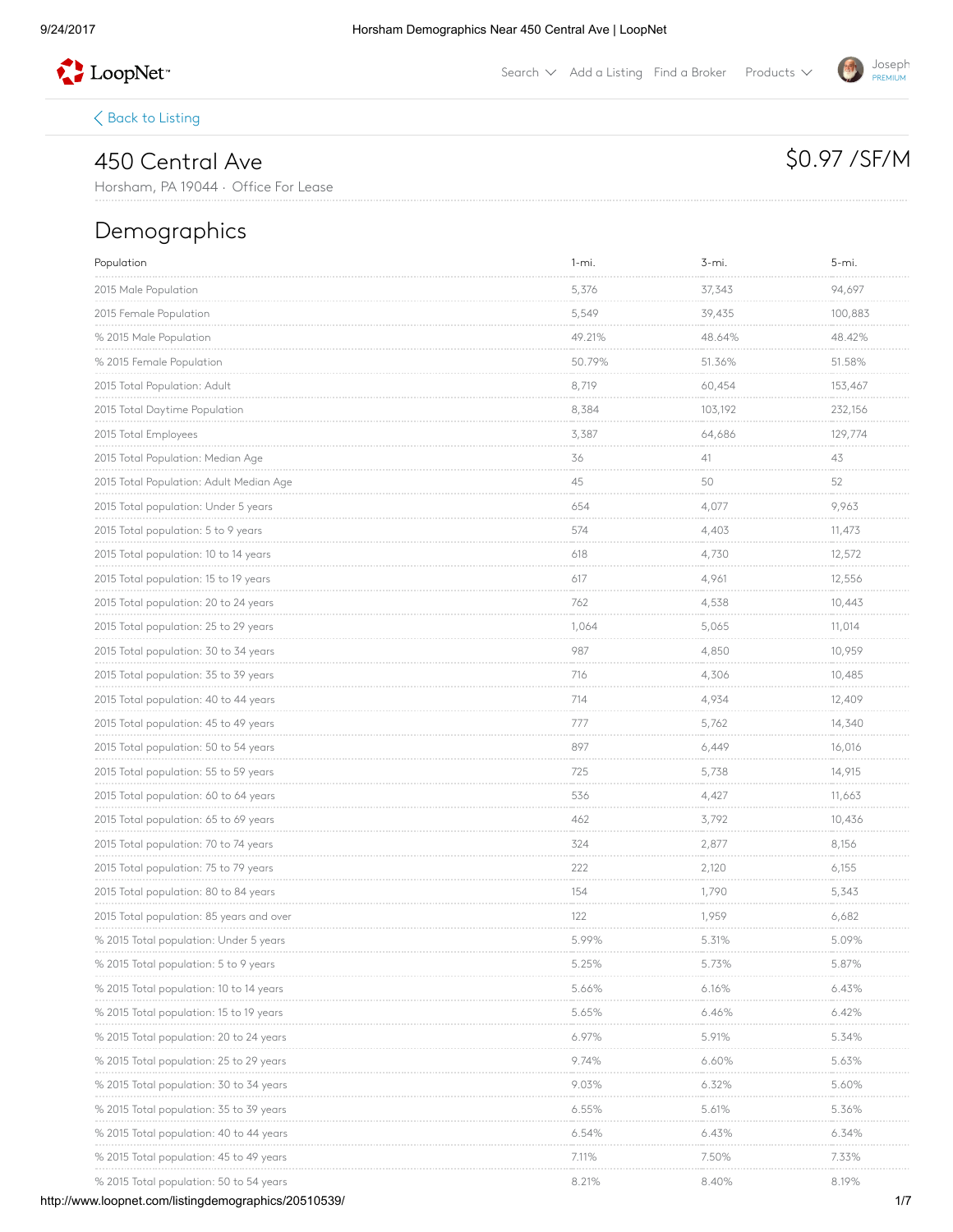#### 9/24/2017 Horsham Demographics Near 450 Central Ave | LoopNet

| % 2015 Total population: 55 to 59 years                      | 6.64%                           | 7.47%<br><b>Contract Contract</b> | 7.63%<br>                          |
|--------------------------------------------------------------|---------------------------------|-----------------------------------|------------------------------------|
| % 2015 Total population: 60 to 64 years                      | 4.91%                           | 5.77%                             | 5.96%                              |
| % 2015 Total population: 65 to 69 years                      | 4.23%                           | 4.94%                             | 5.34%                              |
|                                                              | 2.97%                           | 3.75%<br><b>CONTRACTOR</b>        | 4.17%<br><b>Service</b>            |
| % 2015 Total population: 75 to 79 years                      | 2.03%                           | 2.76%                             | 3.15%                              |
| % 2015 Total population: 80 to 84 years                      | 1.41%<br><b>Contractor</b>      | 2.33%<br>an an an an a            | 2.73%<br>an an an an an            |
| % 2015 Total population: 85 years and over                   | 1.12%                           | 2.55%                             | 3.42%                              |
| 2015 White alone                                             | 8,682                           | 63,842                            | 165,004                            |
| 2015 Black or African American alone                         | 811                             | 5,151                             | 13,067                             |
| 2015 American Indian and Alaska Native alone                 | 31                              | 164                               | 288                                |
| 2015 Asian alone                                             | 836                             | 4,041<br><b>COLLA</b>             | 10,198                             |
| 2015 Native Hawaiian and OPI alone                           | 7                               | 37                                | 92                                 |
| 2015 Some Other Race alone                                   | 269<br><b>Contractor</b>        | 1,917<br><b>Contract Contract</b> | 3,216<br><b>Contractor</b>         |
| 2015 Two or More Races alone                                 | 289                             | 1,626                             | 3,715                              |
| 2015 Hispanic                                                | 688                             | 4,574                             | 8,798                              |
| 2015 Not Hispanic                                            | 10,237                          | 72,204<br><b>Contractor</b>       | 186,782<br>.                       |
| % 2015 White alone                                           | 79.47%                          | 83.15%                            | 84.37%                             |
| % 2015 Black or African American alone                       | 7.42%<br><b>Service Control</b> | 6.71%<br><b>Contractor</b>        | 6.68%<br><b>CONTRACTOR</b>         |
| % 2015 American Indian and Alaska Native alone               | 0.28%                           | 0.21%                             | 0.15%                              |
| % 2015 Asian alone                                           | 7.65%                           | 5.26%<br>.                        | 5.21%                              |
| % 2015 Native Hawaiian and OPI alone                         | 0.06%                           | 0.05%                             | 0.05%                              |
| % 2015 Some Other Race alone                                 | 2.46%                           | 2.50%                             | 1.64%                              |
| % 2015 Two or More Races alone                               | 2.65%<br><b>Contractor</b>      | 2.12%<br><b>CONTRACTOR</b>        | 1.90%<br><b>CONTRACTOR</b>         |
| % 2015 Hispanic                                              | 6.30%                           | 5.96%                             | 4.50%                              |
| % 2015 Not Hispanic                                          | 93.70%<br><b>Contractor</b>     | 94.04%<br><b>Service Control</b>  | 95.50%<br><b>Contract Contract</b> |
| 2015 Not Hispanic: White alone                               | 9,262                           | 65,514                            | 161,778                            |
| 2015 Not Hispanic: Black or African American alone           | 681                             | 4,192                             | 10,354                             |
| 2015 Not Hispanic: American Indian and Alaska Native alone   | 21                              | 89                                | 164                                |
| 2015 Not Hispanic: Asian alone                               | 693                             | 2,720                             | 5,943                              |
| 2015 Not Hispanic: Native Hawaiian and OPI alone             | n/a                             | 14                                | 62                                 |
| 2015 Not Hispanic: Some Other Race alone                     | 18                              | 67                                | 158                                |
| 2015 Not Hispanic: Two or More Races                         | 122                             | 721                               | 1,491                              |
| % 2015 Not Hispanic: White alone                             | 83.74%                          | 86.79%                            | 88.11%                             |
| % 2015 Not Hispanic: Black or African American alone         | 6.16%                           | 5.55%                             | 5.64%                              |
| % 2015 Not Hispanic: American Indian and Alaska Native alone | 0.19%                           | 0.12%                             | 0.09%                              |
| % 2015 Not Hispanic: Asian alone                             | 6.27%                           | 3.60%                             | 3.24%                              |
| % 2015 Not Hispanic: Native Hawaiian and OPI alone           | $0.00\%$<br><b>CONTRACTOR</b>   | 0.02%<br><b>Contract Contract</b> | 0.03%<br><b>CONTRACTOR</b>         |
| % 2015 Not Hispanic: Some Other Race alone                   | 0.16%                           | 0.09%                             | 0.09%                              |
| % 2015 Not Hispanic: Two or More Races                       | 1.10%                           | 0.96%                             | 0.81%                              |
|                                                              |                                 |                                   |                                    |

| Population Change              |        | s-mi   | b-mi.   |
|--------------------------------|--------|--------|---------|
| Total: Employees (NAICS)       | n/a    | n/c    | n/a     |
| Total: Establishements (NAICS) |        | n/c    | n/c     |
| 2015 Total Population          | 10.925 | 76.778 | 195.580 |
| 2015 Households                |        | 29.870 | 75.115  |
| Population Change 2010-2015    |        | 2.487  | . 413   |
| Household Change 2010-2015     |        |        |         |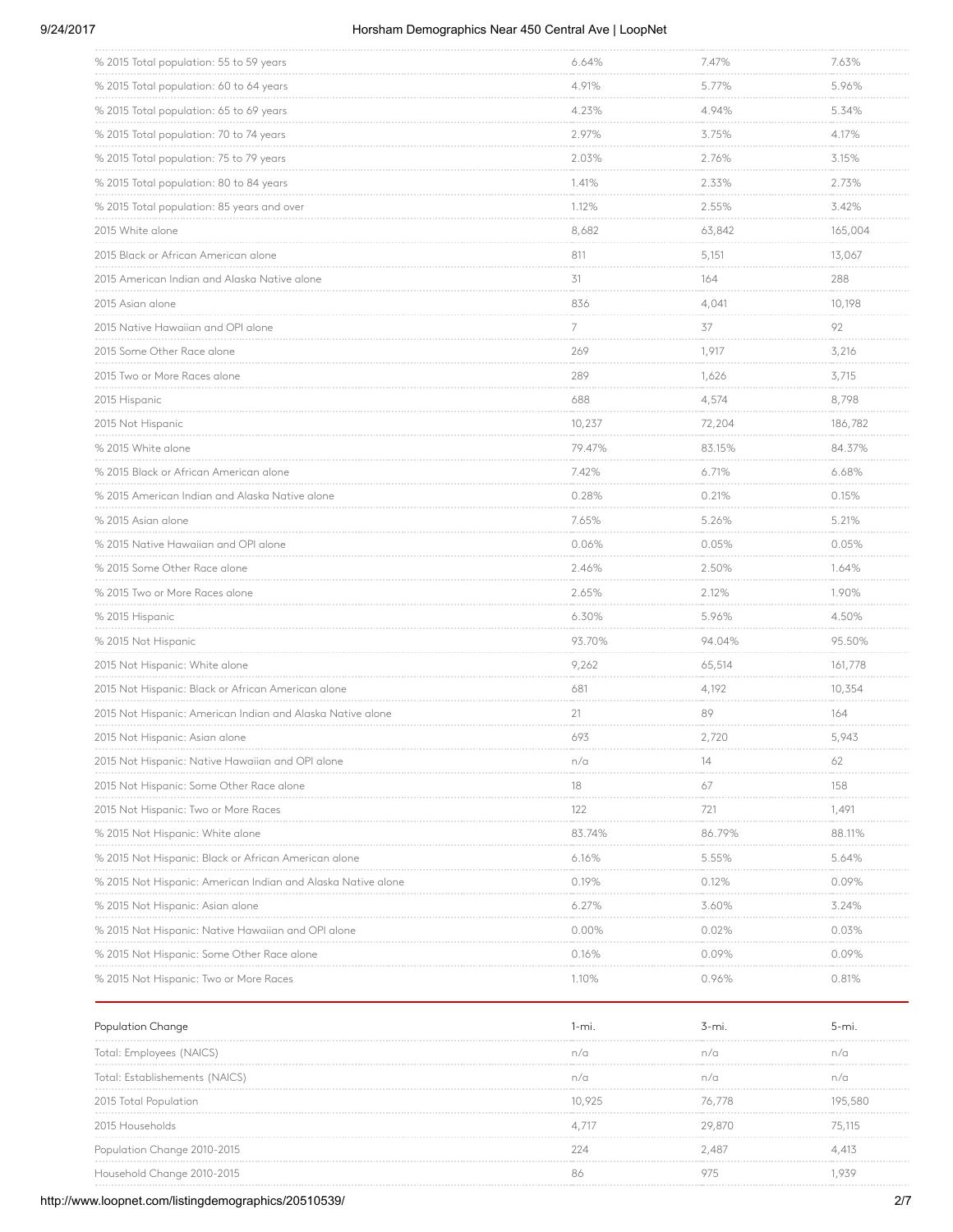#### 9/24/2017 Horsham Demographics Near 450 Central Ave | LoopNet

| % Population Change 2010-2015    | 2.09%   |          | 31%   |
|----------------------------------|---------|----------|-------|
| % Household Change 2010-2015     | 86%     | $5.57\%$ | 2 65% |
| Population Change 2000-2015      |         | 289      | 1974  |
| Household Change 2000-2015       |         | 260      | 6.518 |
| % Population Change 2000 to 2015 | $-123%$ | $11\%$   | 652%  |
| % Household Change 2000 to 2015  | -4 76%  |          |       |

| Housing                              |        |           |        |
|--------------------------------------|--------|-----------|--------|
| 2015 Housing Units                   | 5 093  | 29.554    |        |
| 2015 Occupied Housing Units          | 4.953  | 28,610    |        |
| 2015 Owner Occupied Housing Units    | 2.586  | 20,356    | 52.057 |
| 2015 Renter Occupied Housing Units   | 2.367  |           |        |
| 2015 Vacant Housings Units           | 14∩    | 724       |        |
| % 2015 Occupied Housing Units        |        |           |        |
| % 2015 Owner occupied housing units  | 52.21% | $71.15\%$ |        |
| % 2015 Renter occupied housing units | 47.79% | 28.85%    | 24 11% |
| % 2000 Vacant housing units          |        |           |        |

| Income                                        | $1 - mi$ .                 | $3 - mi$ .                    | $5 - mi.$                     |
|-----------------------------------------------|----------------------------|-------------------------------|-------------------------------|
| 2015 Household Income: Median                 | \$67,662<br>.              | \$71,354<br><b>Contractor</b> | \$75,671<br><b>CONTRACTOR</b> |
| 2015 Household Income: Average                | \$86,027                   | \$92,760                      | \$101,694                     |
| 2015 Per Capita Income                        | \$37,218                   | \$36,472                      | \$39,656<br>.                 |
| 2015 Household income: Less than \$10,000     | 176                        | 963                           | 2,570                         |
| 2015 Household income: \$10,000 to \$14,999   | 129                        | 923                           | 2,250<br><b>CONTRACTOR</b>    |
| 2015 Household income: \$15,000 to \$19,999   | 156                        | 1,099                         | 2,736                         |
| 2015 Household income: \$20,000 to \$24,999   | 154                        | 1,203                         | 2,680<br><b>Contractor</b>    |
| 2015 Household income: \$25,000 to \$29,999   | 128                        | 1,383                         | 3.196                         |
| 2015 Household income: \$30,000 to \$34,999   | 306                        | 1,327                         | 3,153                         |
| 2015 Household income: \$35,000 to \$39,999   | 201                        | 1,168                         | 2,687                         |
| 2015 Household income: \$40,000 to \$44,999   | 183                        | 1,038                         | 2,608                         |
| 2015 Household income: \$45,000 to \$49,999   | 170<br><b>COLLA</b>        | 1.066<br><b>Contractor</b>    | 2,481                         |
| 2015 Household income: \$50,000 to \$59,999   | 449                        | 2,391                         | <b>Contractor</b><br>5,796    |
| 2015 Household income: \$60,000 to \$74,999   | 600                        | 3,136                         | 7.117                         |
| 2015 Household income: \$75,000 to \$99,999   | 741                        | 4,466                         | 10,541                        |
| 2015 Household income: \$100,000 to \$124,999 | 503                        | 3,663                         | 8,848<br><b>CONTRACTOR</b>    |
| 2015 Household income: \$125,000 to \$149,999 | 326                        | 2,042                         | 5,506                         |
| 2015 Household income: \$150,000 to \$199,999 | 254                        | 1,938                         | 5,916                         |
| 2015 Household income: \$200,000 or more      | 241                        | 2,064                         | 7,030                         |
| % 2015 Household income: Less than \$10,000   | 3.73%                      | 3.22%                         | 3.42%                         |
| % 2015 Household income: \$10,000 to \$14,999 | 2.73%<br><b>Contractor</b> | 3.09%<br><b>Contractor</b>    | 3.00%<br><b>CONTRACTOR</b>    |
| % 2015 Household income: \$15,000 to \$19,999 | 3.31%                      | 3.68%                         | 3.64%                         |
| % 2015 Household income: \$20,000 to \$24,999 | 3.26%                      | 4.03%                         | 3.57%<br><b>CONTRACTOR</b>    |
| % 2015 Household income: \$25,000 to \$29,999 | 2.71%                      | 4.63%                         | 4.25%                         |
| % 2015 Household income: \$30,000 to \$34,999 | 6.49%                      | 4.44%<br><b>Contractor</b>    | 4.20%<br><b>Holland</b>       |
| % 2015 Household income: \$35,000 to \$39,999 | 4.26%                      | 3.91%                         | 3.58%                         |
| % 2015 Household income: \$40,000 to \$44,999 | 3.88%                      | 3.48%                         | 3.47%                         |
| % 2015 Household income: \$45,000 to \$49,999 | 3.60%                      | 3.57%                         | 3.30%                         |
|                                               |                            |                               |                               |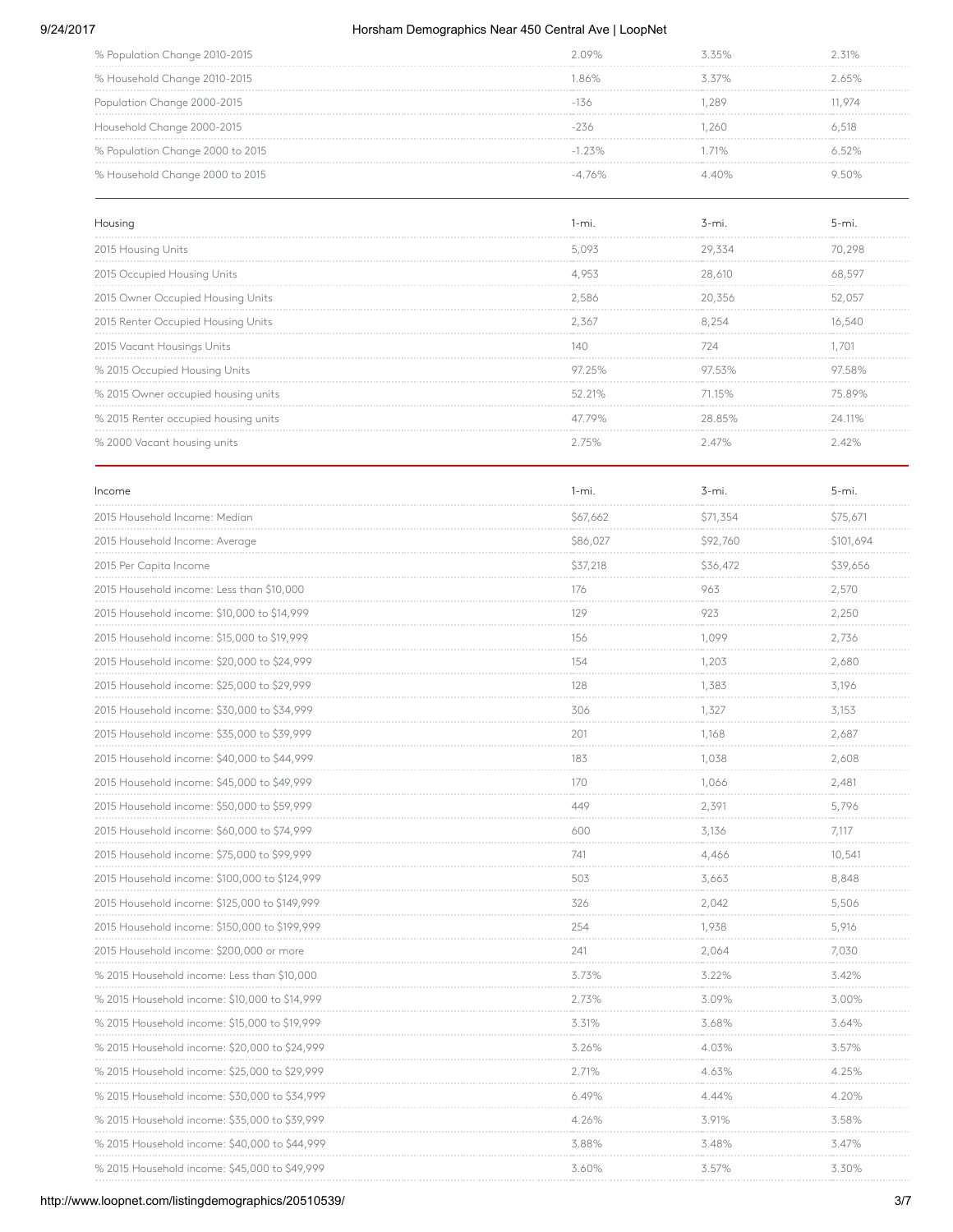#### 9/24/2017 Horsham Demographics Near 450 Central Ave | LoopNet

| % 2015 Household income: \$50,000 to \$59,999   |        |           |      |
|-------------------------------------------------|--------|-----------|------|
| % 2015 Household income: \$60,000 to \$74,999   | 1272%  | 10 50%    | 947% |
| % 2015 Household income: \$75,000 to \$99,999   | 15 71% | 14 95%    |      |
| % 2015 Household income: \$100,000 to \$124,999 | 10.66% | $12.26\%$ | 78%  |
| % 2015 Household income: \$125,000 to \$149,999 | ለ 91%  |           | 33%  |
| % 2015 Household income: \$150,000 to \$199,999 | 538%   |           | 88%  |
| % 2015 Household income: \$200,000 or more      |        |           |      |

| Retail Sales Volume                                             | $1 - mi.$    | 3-mi.         | 5-mi.                         |
|-----------------------------------------------------------------|--------------|---------------|-------------------------------|
| 2015 Childrens/Infants clothing stores                          | \$1,309,427  | \$8,240,254   | \$20,849,881                  |
| 2015 Jewelry stores                                             | \$496,673    | \$3,208,158   | \$8,386,726                   |
| 2015 Mens clothing stores                                       | \$1,574,360  | \$10,107,745  | \$25,899,530<br>a concerta de |
| 2015 Shoe stores                                                | \$1,587,195  | \$10,181,821  | \$26,034,175                  |
| 2015 Womens clothing stores                                     | \$2,677,833  | \$17,481,717  | \$45,115,319                  |
| 2015 Automobile dealers                                         | \$21,352,150 | \$139,700,429 | \$361,293,818                 |
| 2015 Automotive parts and accessories stores                    | \$4,113,171  | \$26,853,656  | \$69,077,189                  |
| 2015 Other motor vehicle dealers                                | \$568,464    | \$3,729,357   | \$9,523,975                   |
| 2015 Tire dealers                                               | \$1,835,505  | \$11,983,364  | \$30,802,443                  |
| 2015 Hardware stores                                            | \$88,887     | \$589,815     | \$1,548,844                   |
| 2015 Home centers                                               | \$877,270    | \$5,926,593   | \$15,578,597                  |
| 2015 Nursery and garden centers                                 | \$1,051,572  | \$7,268,258   | \$19,379,677                  |
| 2015 Outdoor power equipment stores                             | \$477,272    | \$3,157,176   | \$8,188,621                   |
| 2015 Paint andwallpaper stores                                  | \$99,646     | \$663,214     | \$1,710,829                   |
| 2015 Appliance, television, and other electronics stores        | \$2,853,663  | \$18,769,775  | \$48,704,132                  |
| 2015 Camera andphotographic supplies stores                     | \$225,862    | \$1,486,625   | \$3,880,544                   |
| 2015 Computer andsoftware stores                                | \$7,638,893  | \$49,306,797  | \$125,886,794                 |
| 2015 Beer, wine, and liquor stores                              | \$1,343,672  | \$8,729,378   | \$22,575,413                  |
| 2015 Convenience stores                                         | \$5,920,737  | \$37,612,293  | \$95,768,447                  |
| 2015 Restaurant Expenditures                                    | \$5,561,332  | \$36,393,190  | \$94,236,176                  |
| 2015 Supermarkets and other grocery (except convenience) stores | \$21,399,656 | \$138,330,720 | \$353,013,857                 |
| 2015 Furniture stores                                           | \$2,018,067  | \$13,141,356  | \$34,187,030                  |
| 2015 Home furnishings stores                                    | \$6,962,877  | \$45,856,537  | \$118,680,882                 |
| 2015 General merchandise stores                                 | \$36,456,785 | \$240,725,435 | \$625,894,171                 |
| 2015 Gasoline stations with convenience stores                  | \$18,549,356 | \$119,004,914 | \$303,098,054                 |
| 2015 Other gasoline stations                                    | \$13,315,617 | \$85,728,676  | \$218,282,819                 |
| 2015 Department stores (excl leased depts)                      | \$35,960,112 | \$237,517,277 | \$617,507,445                 |
| 2015 General merchandise stores                                 | \$36,456,785 | \$240,725,435 | \$625,894,171                 |
| 2015 Other health and personal care stores                      | \$1,433,189  | \$9,451,040   | \$24,549,591                  |
| 2015 Pharmacies and drug stores                                 | \$5,632,842  | \$37,195,205  | \$95,999,673                  |
| 2015 Pet and pet supplies stores                                | \$1,536,636  | \$10,032,579  | \$25,702,642                  |
| 2015 Book, periodical, and music stores                         | \$242,007    | \$1,608,960   | \$4,217,130                   |
| 2015 Hobby, toy, and game stores                                | \$663,008    | \$4,266,450   | \$10,921,903                  |
| 2015 Musical instrument and supplies stores                     | \$70,728     | \$461,428     | \$1,213,865                   |
| 2015 Sewing, needlework, and piece goods stores                 | \$127,553    | \$835,253     | \$2,152,700                   |
| 2015 Sporting goods stores                                      | \$667,891    | \$4,389,804   | \$11,379,480                  |

Last Updated: 09/24/2017 **Demographics powered by MapIn**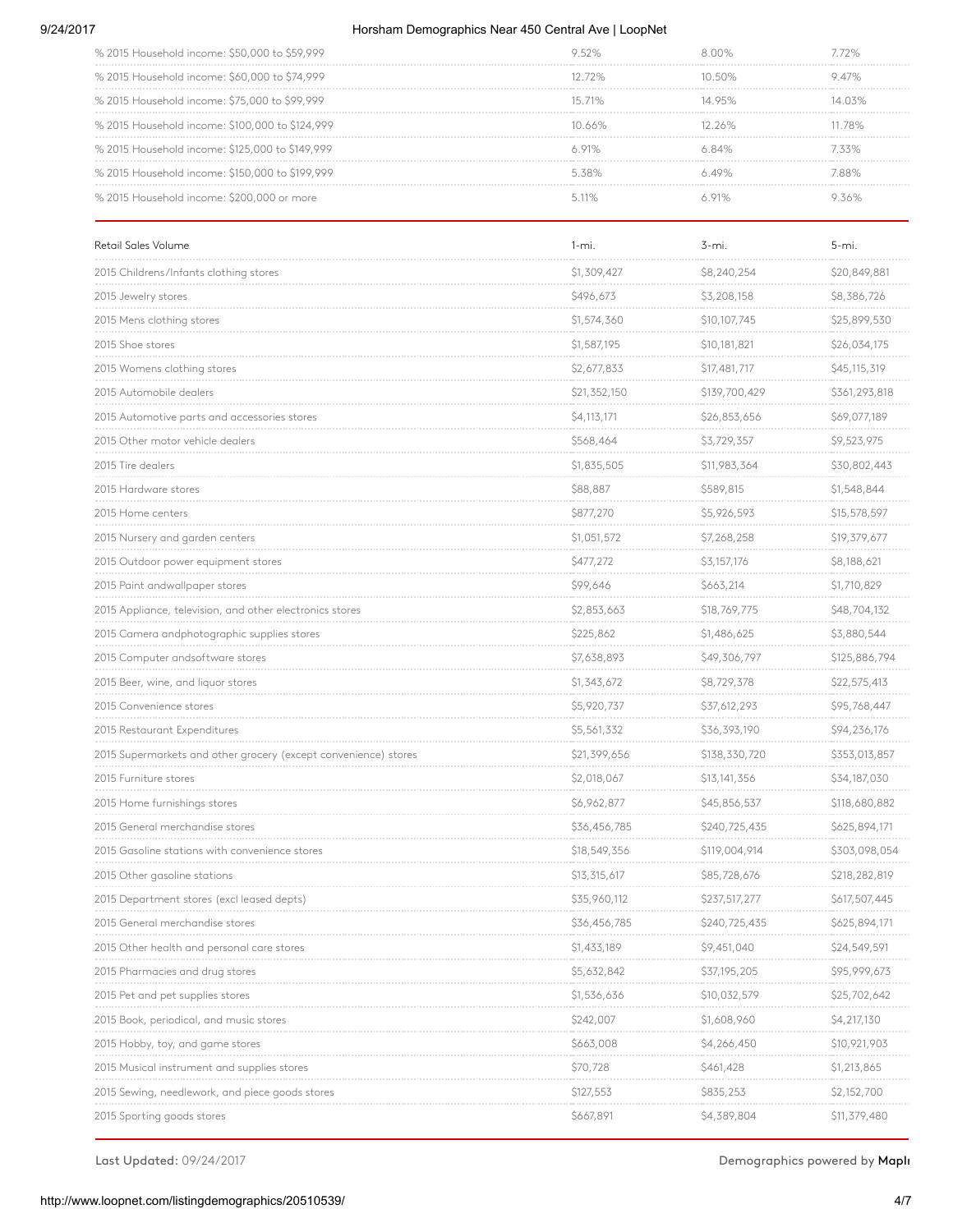## Upgrade to CoStar Suite

This page offers a quick snapshot of demographics information for reference only. If you require up-to-date verified data, we recommend using ou robust and professional information products from CoStar.

CoStar provides comprehensive information solution for commercial real estate professionals. CoStar data is verified by the industry's largest team researchers to give you the most accurate view possible.

For more information call 888-874-0840.

Find your next deal on the go. Get the app! Add [Listing](http://www.loopnet.com/xNet/MainSite/Listing/Manage/?LinkCode=31855) Resources [Help](http://www.loopnet.com/xNet/MainSite/Marketing/About/Help.aspx?LinkCode=31853) [Contact](http://www.loopnet.com/xNet/MainSite/Marketing/Contact/?LinkCode=31854) Us [Market](http://www.loopnet.com/markettrends/) Trends

Search [Properties](http://www.loopnet.com/listingdemographics/20510539/) For Sale [Properties](http://www.loopnet.com/listingdemographics/20510539/) For Lease Find a [Broker](http://www.loopnet.com/xNet/MainSite/User/Directory/Search/SearchCriteria.aspx?LinkCode=31843)

Company [About](http://www.loopnet.com/About-Us/?LinkCode=31858) Us [LoopNet](http://blog.loopnet.com/?LinkCode=31861) Blog [Terms](http://www.loopnet.com/xNet/MainSite/Marketing/About/TermsAndConditions.aspx?LinkCode=31859) of Use [Privacy](http://www.loopnet.com/xNet/MainSite/Marketing/About/Privacy.aspx?LinkCode=31860) Policy

Products & Services

Product [Overview](http://www.loopnet.com/products/?LinkCode=31844) [Premium](http://www.loopnet.com/products/PremiumMembership/?LinkCode=31845) Lister [Premium](http://www.loopnet.com/xNet/MainSite/Marketing/Products/SearcherPro/?LinkCode=31846) Searcher



Connect with us



© 2017 CoStar Group, Inc.